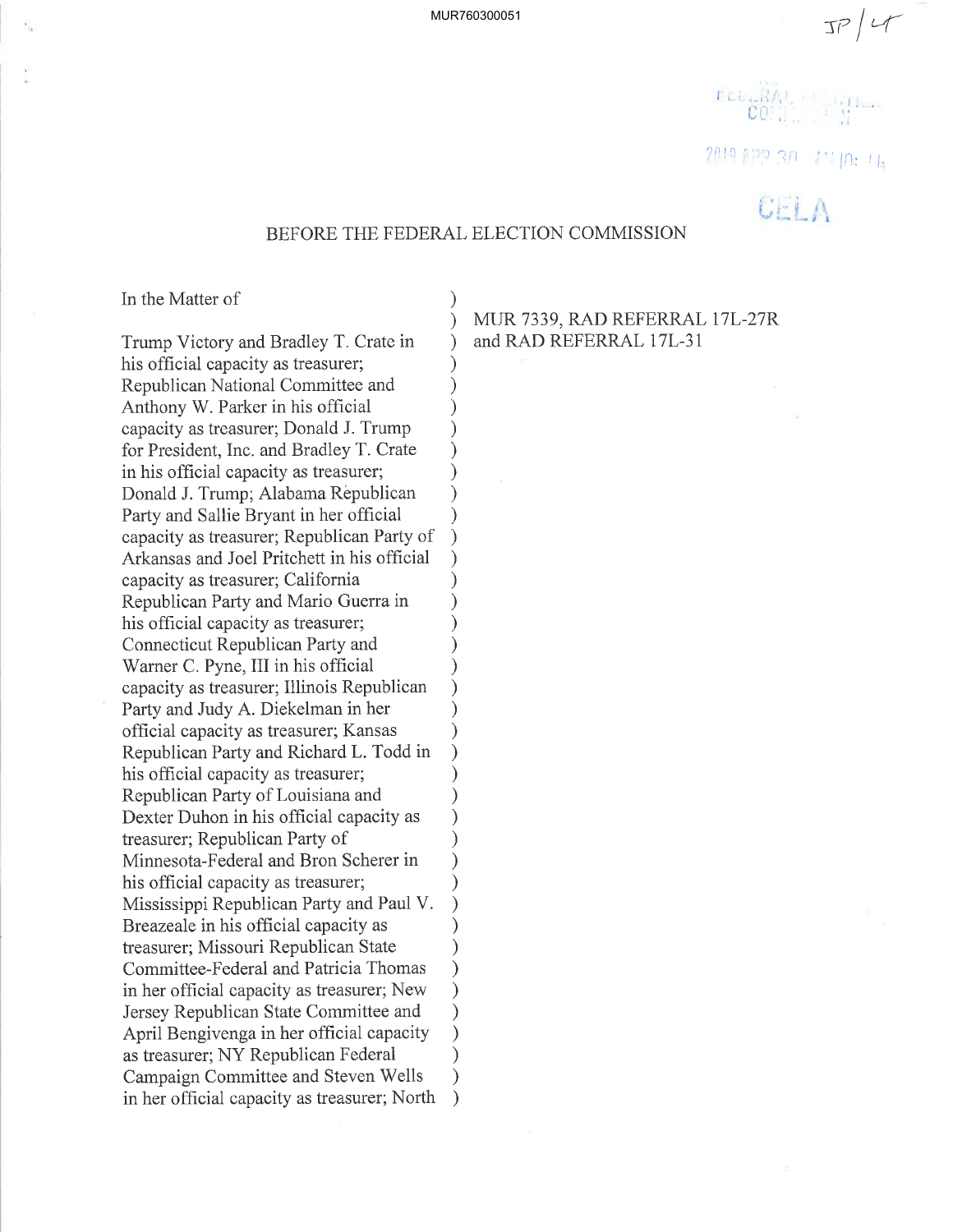Federal Election Commission Certification for MUR 7339 and RAD Referrals I7L-27R and l7L-31 April25,2019

Carolina Republican Party and Jason<br>Lemons in his official capacity as Lemons in his official capacity as (1) (1) treasurer: North Dakota Republican Party treasurer; North Dakota Republican Party ) and Nicholas Hacker in his official ) capacity as treasurer; Republican Federal (2)<br>Committee of Pennsylvania and (2) Committee of Pennsylvania and ) Dakshinamurthy Raja in his official (1) capacity as treasurer; South Carolina  $\qquad \qquad$ ) Republican Party and Sharon Thompson )<br>in her official canacity as treasurer: in her official capacity as treasurer; Tennessee Republican Party Federal ) Election Account and Frank Colvett in ) his official capacity as treasurer;<br>Republican Party of Virginia Inc. and Republican Party of Virginia Inc. and ) John G. Selph in his official capacity as () acting treasurer; West Virginia (1) Republican Party, Inc. and Michelle L.  $)$ Wilshere in her official capacity as  $\qquad$ ) treasurer; Republican Party of Wisconsin ) and Andrew Hitt in his official capacity ) as treasurer; Wyoming Republican Party, ) Inc. and Doug Chamberlain in his official (canacity as treasurer capacity as treasurer

### **CERTIFICATION**

I,LauraE. Sinram, recording secretary of the Federal Election Commission executive

session, do hereby certify that on April25,2019, the Commission took the following actions in

the above-captioned matter:

- 1. Failed by a vote of 2-2 to:
	- a. Open a MUR in RR 17L-27R and merge it with MUR 7339.
	- b. Open a MUR in RR 17L-31 and merge it with MUR 7339.
	- c. Find reason to believe that Trump Victory and Bradley T. Crate in his official capacity as treasurer, Donald J. Trump For President, Inc. and Bradley T. Crate in his official capacity as treasurer, the Republican National Committee and Anthony W. Parker in his official capacity as treasurer, and the twenty-one state party committees violated 11 C.F.R.  $\S$  102.17(c)(1) and (2).

Page 2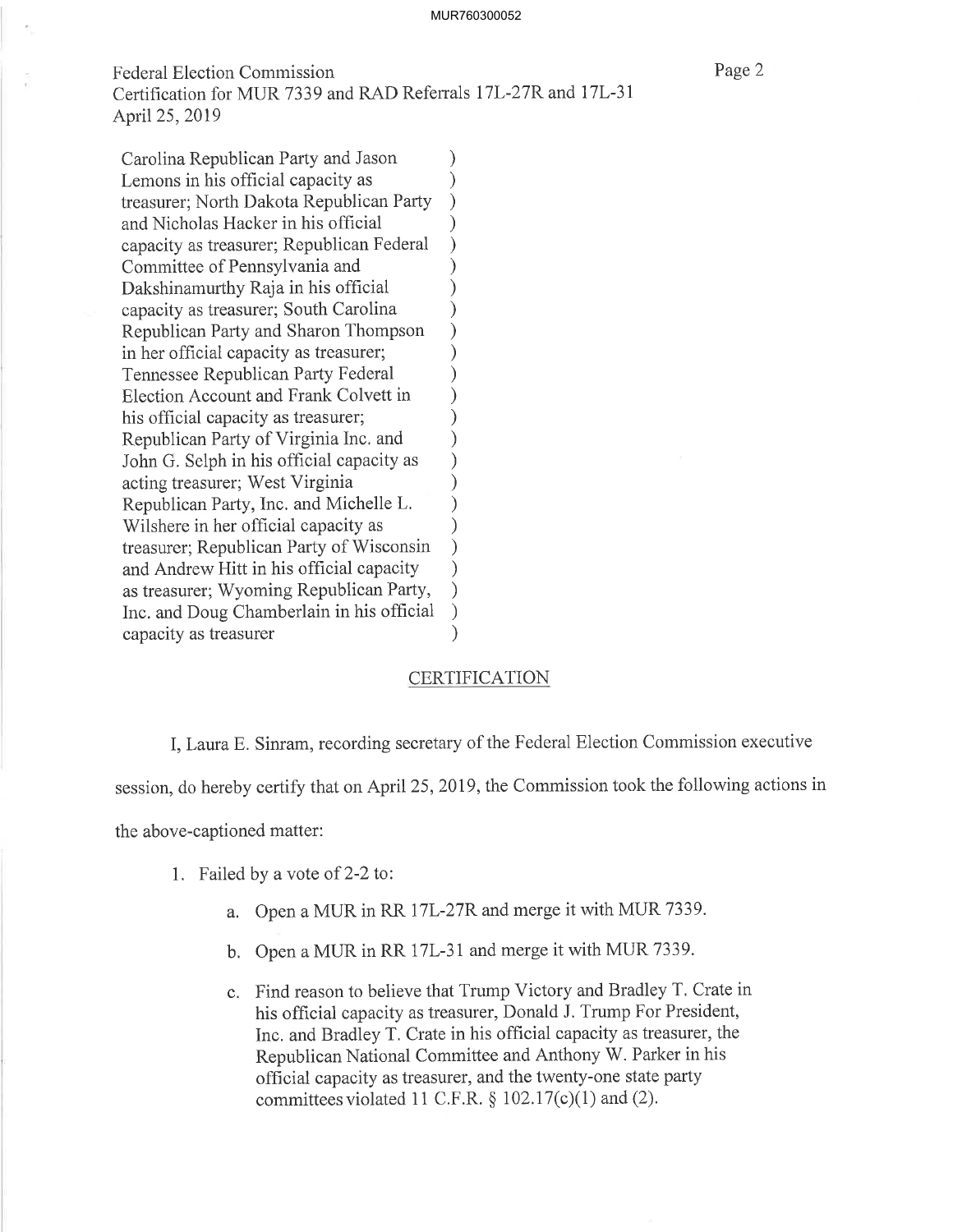#### MUR760300053

Federal Election Commission Certification for MUR 7339 and RAD Referrals I7L-27R and l7L-31 April25,2019

Page 3

- d. Find reason to believe that the Republican National Committee and Anthony W. Parker in his official capacity as treasurer violated 52 u.s.c. \$ 30116(Ð.
- e. Find reason to believe that Trump Victory and Bradley T. Crate in his official capacity as treasurer, the Republican National Committee and Anthony W. Parker in his official capacity as treasurer, and the twenty-one state party committees violated 52 U.S.C  $\&$  30104(a) and (b) and 11 C.F.R.  $\&$  104.3(a) and (b).
- f. Find reason to believe the North Dakota Republican Party and the Wyoming Republican Party, Inc. violated 52 U.S.C.  $\S 30104(a)$ and (b) and  $11 \text{ C.F.R. } § 104.3(a)$  and (b).
- g. Find reason to believe that the Republican National Committee and Anthony W. Parker in his official capacity as treasurer violated 52 U.S.C. \$ 30116(a) and 1i C.F.R. \$\$ 109.20(a) and 109.32.
- h. Find reason to believe that Donald J. Trump For President, Inc. and Bradley T. Crate in his official capacity as treasurer violated 52 U.S.C. § 30116(f) and 11 C.F.R. §§ 109.20(a) and 109.32.
- Take no action at this time with regard to the alleged violations of 52 U.S.C. §§ 30116(a)(8) and 30122 and 11 C.F.R. §§ 110.4 and 110.6 against all Respondents.
- j. Direct the Office of General Counsel to draft an appropriate Factual and Legal Analysis based on the findings made in this motion.
- k. Approve the appropriate letters

Commissioners Walther and Weintraub voted affirmatively for the motion

Commissioners Hunter and Petersen dissented.

2. Failed by a vote of 2-2 to:

## RR 17L-31, (Wyoming Republican Parfy)

- a. Open a MUR in RR I7L-31
- b. Find reason to believe that Wyoming Republican Party and Doug Chamberlain in his official capacity as treasurer violated 52 U.S.C.  $\S 30104(a)$  and (b) and 11 C.F.R.  $\S 104.3(a)$  and (b).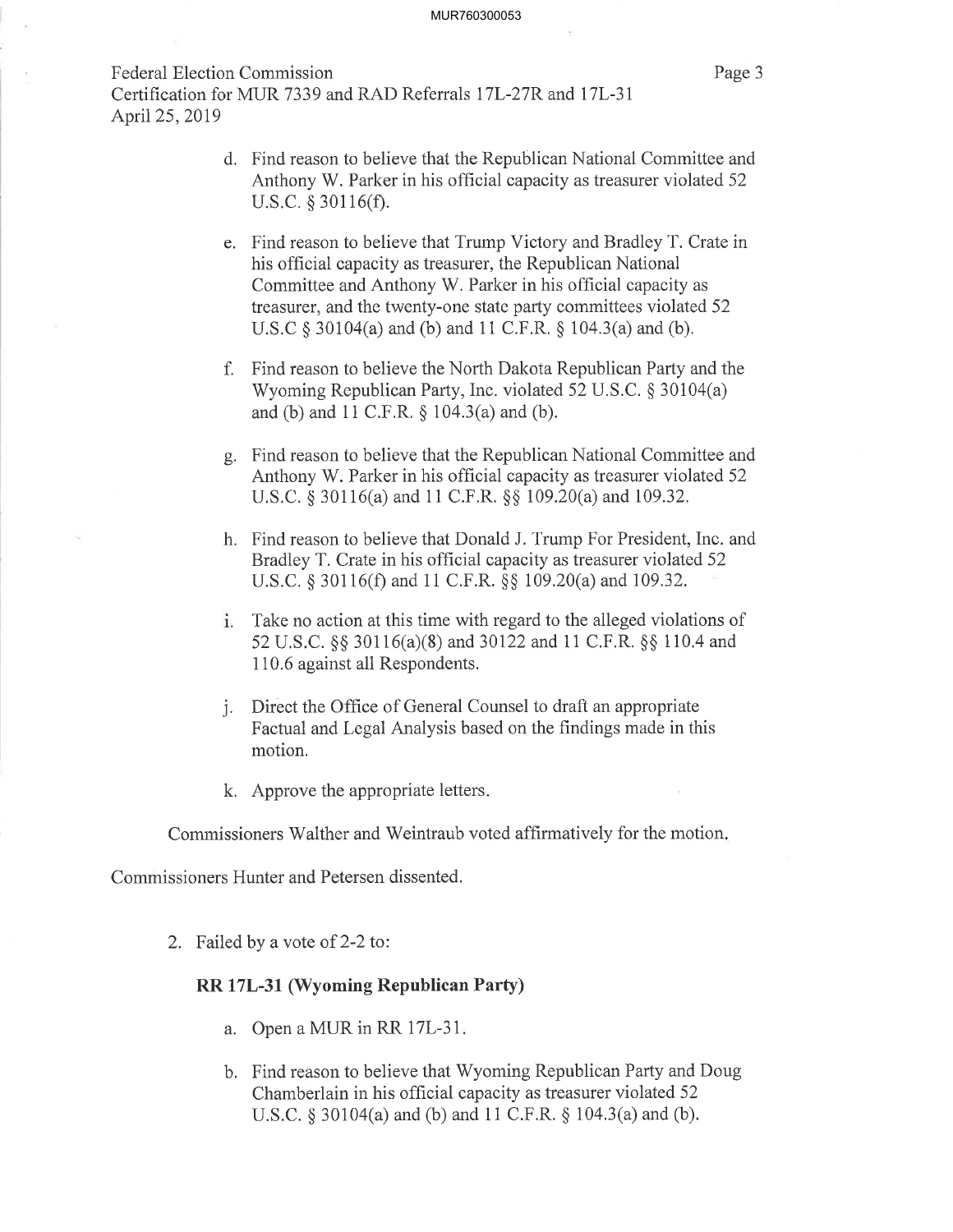### MUR760300054

Federal Election Commission Certification for MUR 7339 and RAD Referrals 17L-27R and 17L-31 April 25, 2019

Page 4

- c. Enter into conciliation prior to a finding of probable cause to believe.
- d. Direct the Office of General Counsel to circulate a proposed conciliation agreement and to calculate the penalty using 125% of the Administrative Fines Formula.
- Direct the Offìce of General Counsel to circulate a Factual and e Legal Analysis.

Commissioners'Walther and Weintraub voted affirmatively for the motion

Commissioners Hunter and Petersen dissented.

3. Decided by a vote of 4-0 to:



RR 17L-31 (Wyoming Republican Party)

- a. Open a MUR in RR 17L-31
- b. Find reason to believe that Wyoming Republican Party and Doug Chamberlain in his official capacity as treasurer violated 52 U.S.C.  $\S 30104(a)$  and (b) and 11 C.F.R.  $\S 104.3(a)$  and (b).
- c.
- d.
- e. Direct the Office of General Counsel to circulate a Factual and Legal Analysis.

decision. Commissioners Hunter, Petersen, Walther, and'Weintraub voted affirmatively for the

4. Decided by a vote of 4-0 to:

RR 17L-27R (North Dakota Republican Party)